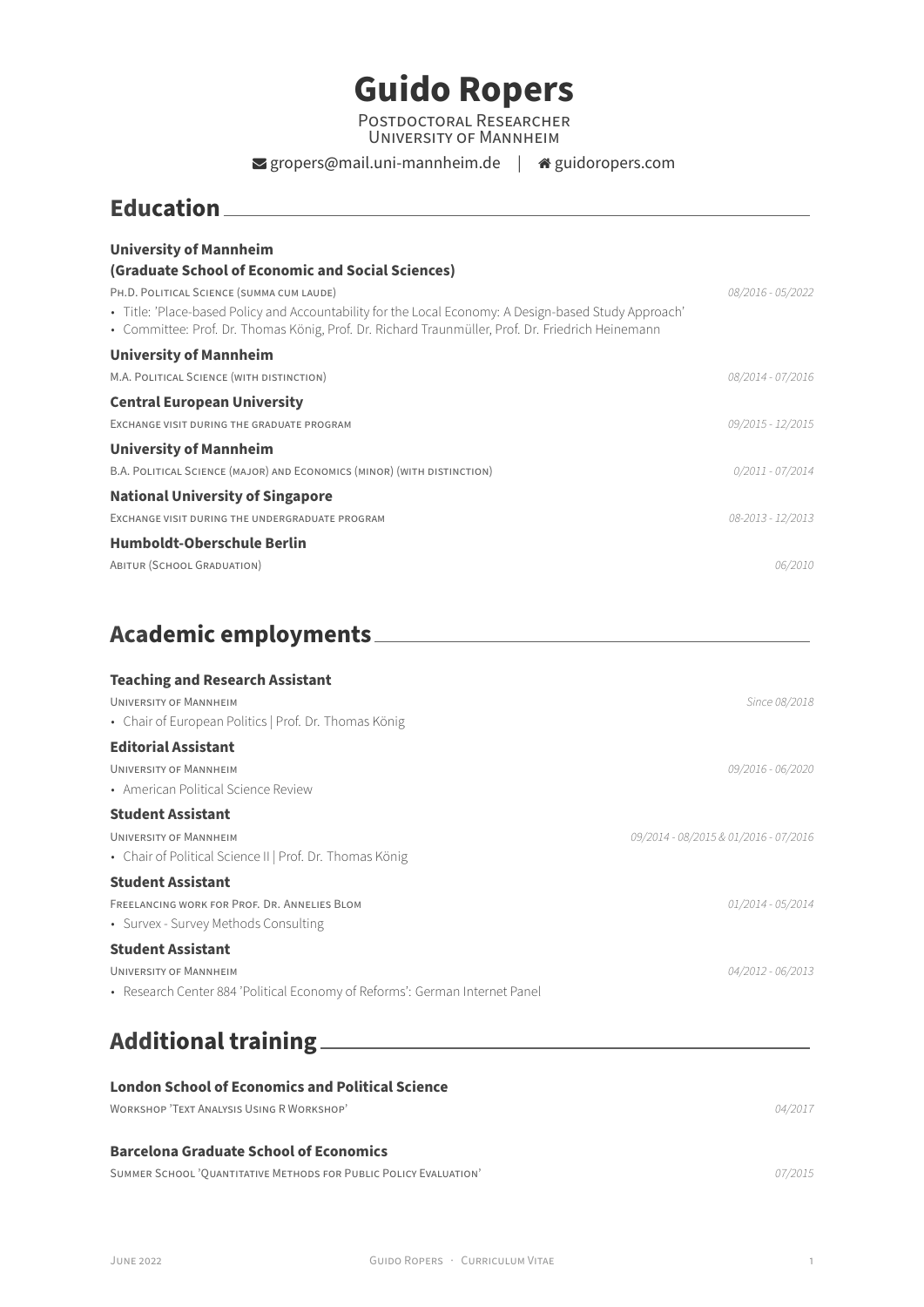## **Publications**

#### PEER‑REViEWED

König, T. & Ropers, G. (2021). How Gendered is the Peer Review Process? A Mixed-Design Analysis of Reviewer Feedback. *PS: Political Science & Politics*, *55*(1), 135–141.

König, T., Ropers, G. & Buchmann, A. (2020). Comparative Politics and Causal Evaluation of Structural Reforms: The Case of the UK National Minimum Wage Introduction. *Political Science Research and Methods*, *8*(2), 301–314.

#### NON PEER‑REViEWED

Marbach, M., & Ropers, G. (2018). Not in My Backyard: Do Increases in Immigration Cause Political Violence? *IPL Working Paper*, 1–36. <https://ssrn.com/abstract=3310352>

König, T., & Ropers, G. (2018). Gender and Editorial Outcomes at the American Political Science Review. *PS: Political Science & Politics*, *51*(4), 849–853.

#### WORK iN PROGRESS

Ropers, G., Redeker, N., Bischof, D., & Marbach, M. (n.d.). *The Political Repercussions of Cutting Placed‑Based Compensation Policies*.

Hilpert, D., König, T., & Ropers, G. (n.d.). *The Transformative Impact of Electoral Participation for Public Support of Populism and European Integration*.

Ropers, G., & Leonard, M. M. (n.d.). *Liberal Immigration Policy and Opinion Backlash against Asylum‑Seekers. Evidence from a Survey Experiment in Germany*.

### **Conference and workshop attendance**

#### **CONFERENCES**

| <b>European Political Science Association</b>                        |            |
|----------------------------------------------------------------------|------------|
| (PRESENTATION)                                                       | 2018, 2019 |
| <b>European Consortium for Political Research General Conference</b> |            |
| (PRESENTATION)                                                       | 2017, 2019 |
| Kongress der Deutschen Vereinigung für Politikwissenschaft           |            |
| (PANEL ORGANIZER)                                                    | 2018       |
| <b>INVITED TALKS</b>                                                 |            |
| <b>WU Wien</b>                                                       |            |
| CENTER FOR COMPETITIVE ADVANTAGE IN THE GLOBAL ECONOMY               | 09/2018    |
| • 'Left Behind? Electoral Effects of Regional Policies.'             |            |
| <b>WORKSHOPS</b>                                                     |            |
| <b>ZEW Mannheim/SFB Mannheim</b>                                     |            |
| UNDERSTANDING POLICY PREFERENCES USING EXPERIMENTAL METHODS          | 12/2018    |